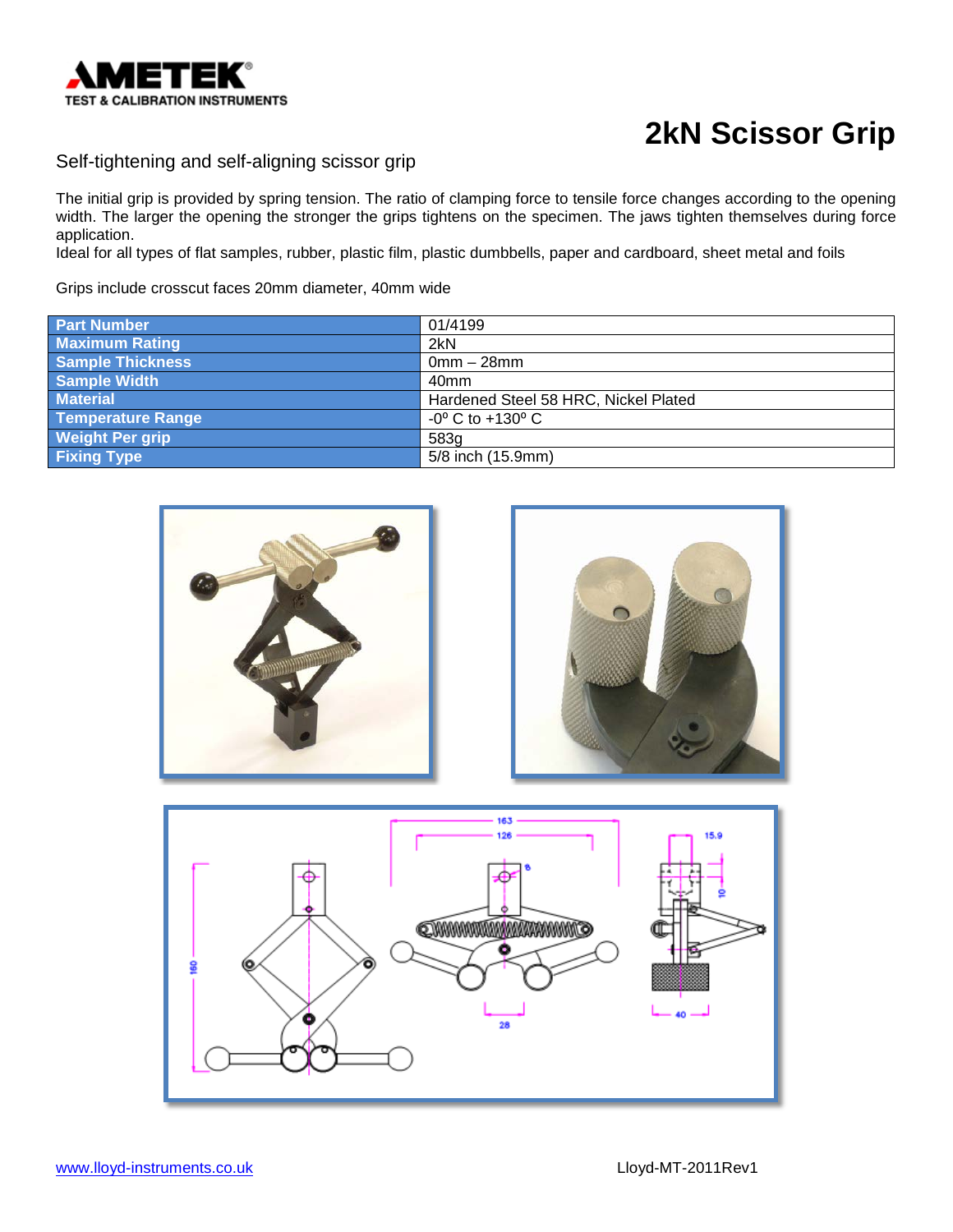

#### Self-tightening and self-aligning scissor grip

The initial grip is provided by spring tension. The ratio of clamping force to tensile force changes according to the opening width. The larger the opening the stronger the grips tightens on the specimen. The jaws tighten themselves during force application.

Ideal for all types of flat samples, rubber, plastic film, plastic dumbbells, paper and cardboard, sheet metal and foils

| <b>Part Number</b><br>01/4200                                   |
|-----------------------------------------------------------------|
|                                                                 |
| <b>Maximum Rating</b><br>5kN                                    |
| <b>Sample Thickness</b><br>$0mm - 19mm$                         |
| <b>Sample Width</b><br>50 <sub>mm</sub>                         |
| <b>Stainless Steel</b><br><b>Material</b>                       |
| <b>Temperature Range</b><br>$-70^{\circ}$ C to $+130^{\circ}$ C |
| <b>Weight Per grip</b><br>980g (without jaws)                   |
| 5/8 inch (15.9mm)<br><b>Fixing Type</b>                         |

Face Options

| .                  |                |                         |               |
|--------------------|----------------|-------------------------|---------------|
| <b>Part Number</b> | <b>IFinish</b> | <b>Dimensions H x W</b> | <b>Weiaht</b> |
| 01/4203            | Plain          | $20mm \times 50mm$      | $240g$ (set)  |
| 01/4204            | Crosscut       | 20mm x 50mm             | 240g (set)    |



Steel without coating extensive the Hardened Steel 58HRC Suitable for own treatment Nickel Plated Nickel Plated





01/4203 Plain Face **01/4204 Crosscut Face 1.25 x 45**° Pitch

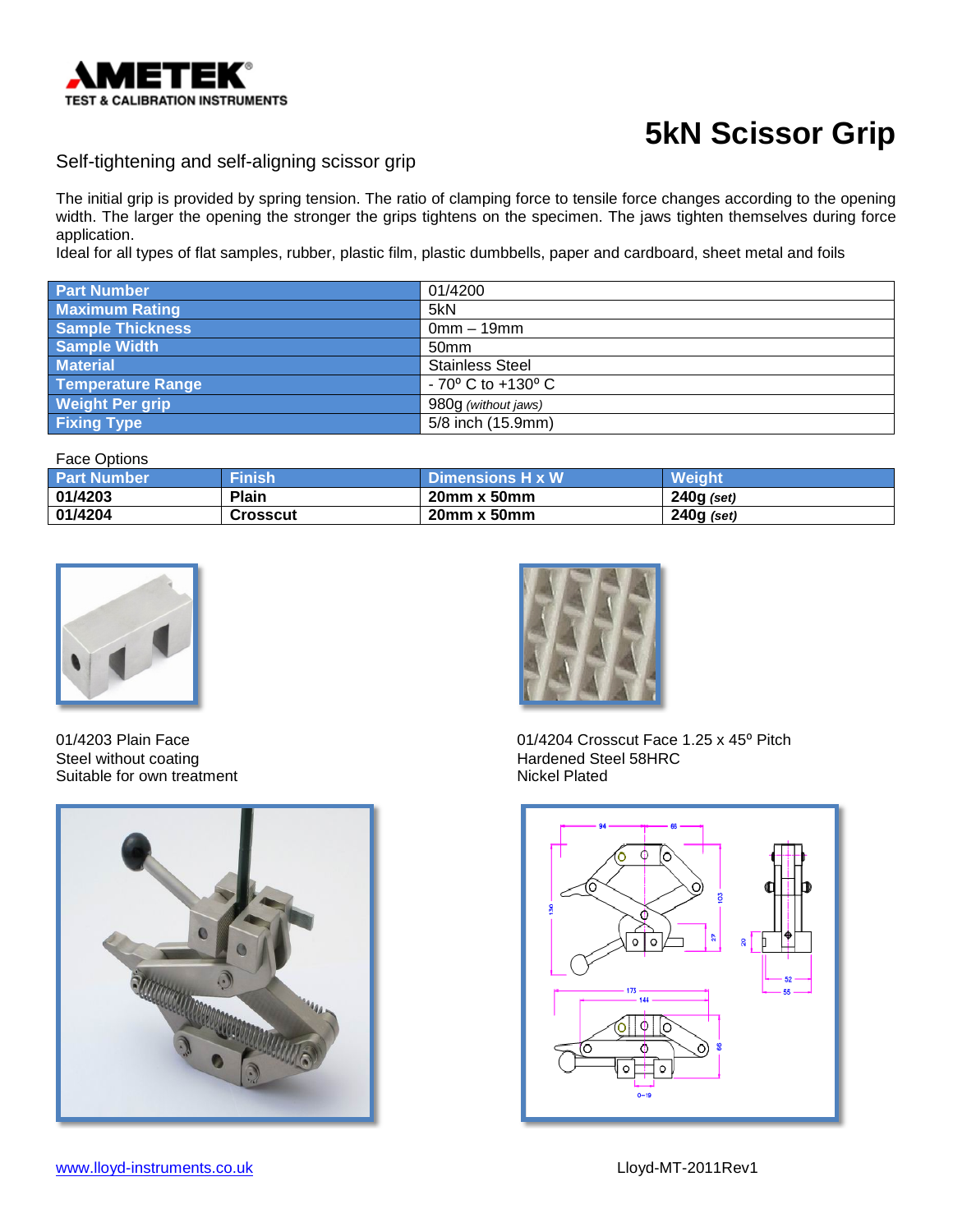

#### Self-tightening and self-aligning scissor grip

The initial grip is provided by spring tension. The ratio of clamping force to tensile force changes according to the opening width. The larger the opening the stronger the grips tightens on the specimen. The jaws tighten themselves during force application. The grip has a lock open function to aid sample fitting.

Ideal for all types of flat samples, rubber, plastic film, plastic dumbbells, paper and cardboard, sheet metal and foils

| <b>Part Number</b>       | 01/4201                             |
|--------------------------|-------------------------------------|
| <b>Maximum Rating</b>    | 20kN                                |
| <b>Sample Thickness</b>  | 0mm - 25mm (depends on face option) |
| <b>Sample Width</b>      | 50mm and 100mm                      |
| <b>Material</b>          | <b>Stainless Steel</b>              |
| <b>Temperature Range</b> | $-70^{\circ}$ C to $+130^{\circ}$ C |
| <b>Weight Per grip</b>   | 2 Kg (without jaws)                 |
| <b>Fixing Type</b>       | 5/8 inch (15.9mm)                   |

Face Options

| <b>Part Number</b> | <b>Finish</b>         | <b>Dimensions H x W</b>         | Weight       |
|--------------------|-----------------------|---------------------------------|--------------|
| 01/4205            | Plain                 | 25mm x 50mm - 25mm opening      | $340g$ (set) |
| 01/4206            | Crosscut              | $25$ mm x 50mm $-$ 25mm opening | $330g$ (set) |
| 01/4207            | <b>Crosscut Round</b> | $25$ mm x 52mm $-$ 20mm opening | $310g$ (set) |
| 01/4208            | V-Notch               | $4mm - 15mm \oslash$ samples    | $450g$ (set) |
| 01/4209            | Wave                  | $25$ mm x $50$ mm               | $320g$ (set) |
| 01/4210*           | Plain                 | 25mm x 100mm                    | $740g$ (set) |
| 01/4211*           | Crosscut              | 25mm x 100mm                    | $720g$ (set) |
| 01/4212*           | Wave                  | 25mm x 100mm                    | $690g$ (set) |
|                    |                       |                                 |              |

*\* 100mm wide faces restrict capacity to 10kN*



Suitable for own treatment



01/4208 V-Notch Face – round samples  $01/4209$  Wave Faces – textile samples Tooth Pitch 1.2mm Tooth Pitch 1.2mm<br>Hardened Steel 58 HRC Hardened Steel 58 HRC **Hardened Steel 58 HRC** Hardened Steel 58 HRC Hardened Steel 58 HRC



01/4205 Plain Face<br>
Steel without coating<br>
Steel without coating<br>
Only the Mardened Steel 58HRC Hardened Steel 58HRC<br>Nickel Plated



**Nickel Plated** 

[www.lloyd-instruments.co.uk](http://www.lloyd-instruments.co.uk/) Lloyd-MT-2011Rev1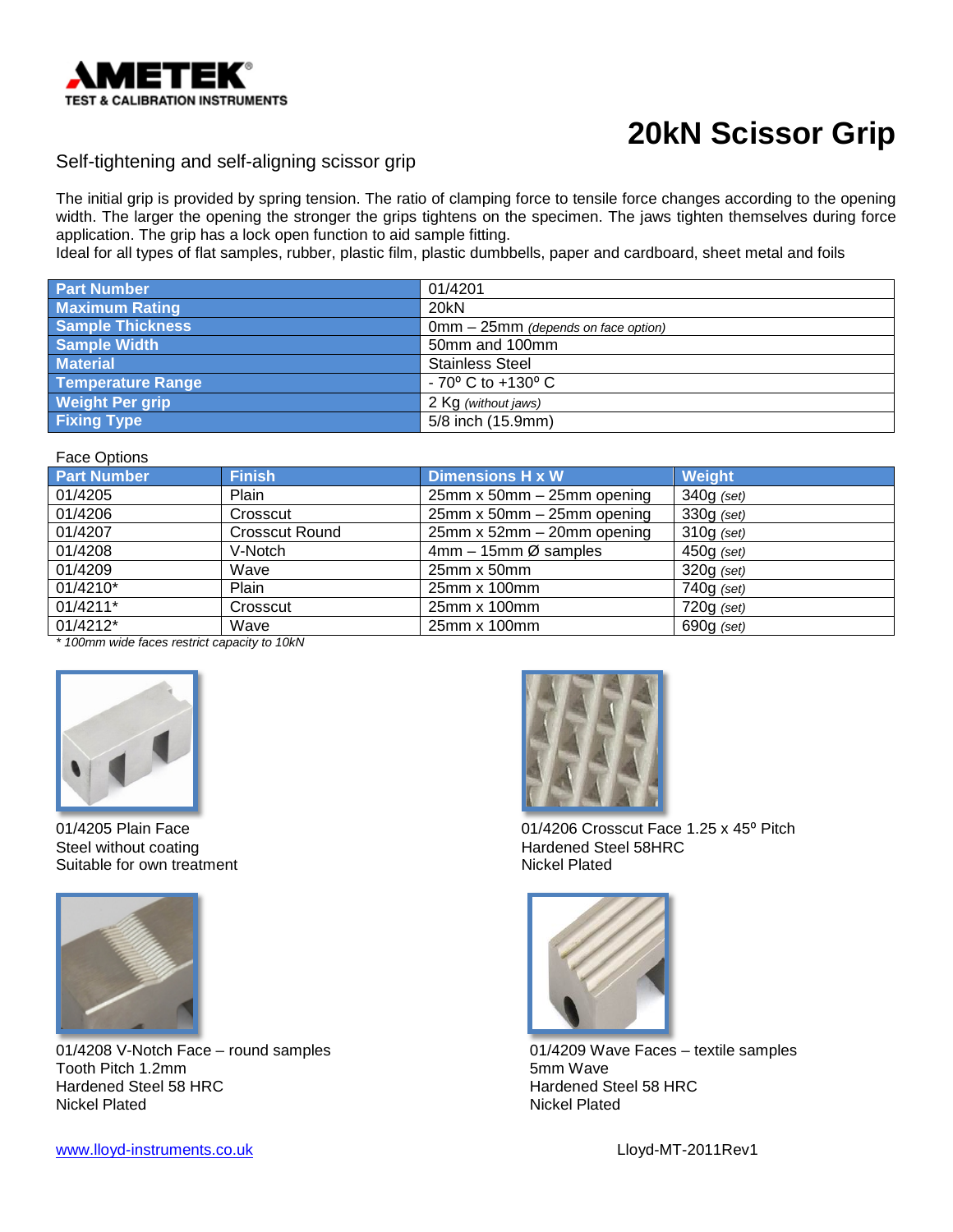